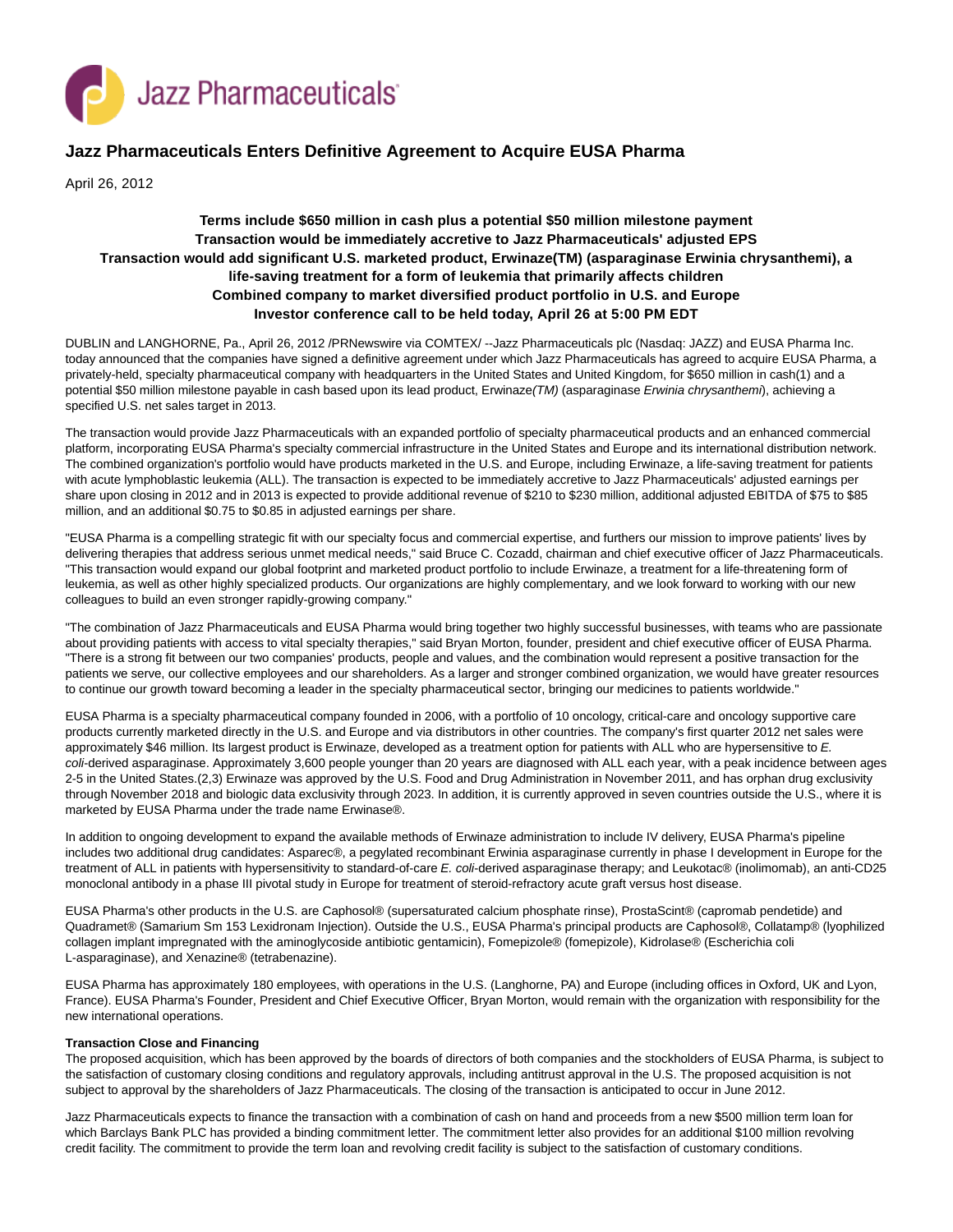## **Advisors**

Jazz Pharmaceuticals' financial advisor for the transaction is Barclays, and its primary legal advisors are Cooley LLP, Baker & McKenzie and A&L Goodbody (Dublin).

EUSA Pharma's financial advisor for the transaction is Morgan Stanley, and its primary legal advisor is K&L Gates. EUSA Pharma's stockholders include Essex Woodlands, 3i, Advent Venture Partners, SV Life Sciences, TVM Capital, NeoMed and NovaQuest.

## **Conference Call Information**

Jazz Pharmaceuticals will host a conference call and live audio webcast today at 5:00 pm EDT/10:00 pm IST to discuss this transaction and comment on Xyrem® (sodium oxybate) first quarter performance. The live webcast may be accessed from the Investors section of the company's website at [www.jazzpharmaceuticals.com.](http://www.jazzpharmaceuticals.com/) Please connect to the website prior to the start of the conference call to ensure adequate time for any software downloads that may be necessary. Investors may participate in the conference call by dialing 877-210-9834 in the U.S., or 779-232-1729 outside the U.S., and entering passcode 75780843.

## **About Jazz Pharmaceuticals**

Jazz Pharmaceuticals plc is a specialty biopharmaceutical company focused on improving patients' lives by identifying, developing and commercializing products that address unmet medical needs. The company has a diverse portfolio of products in the areas of narcolepsy, pain, psychiatry and women's health. The company's marketed products in these areas include: Xyrem® (sodium oxybate), Prialt® (ziconotide intrathecal infusion), FazaClo® (clozapine USP) HD and LD, Luvox CR® (fluvoxamine maleate) and Elestrin® (estradiol gel 0.06%).

#### **About EUSA Pharma**

EUSA Pharma is a transatlantic specialty pharmaceutical company focused on oncology, oncology supportive care and critical care products. The company has an established commercial infrastructure in the U.S., a pan-European presence and a wider distribution network in numerous additional territories. EUSA Pharma currently has a portfolio of specialist hospital products which are sold in over 80 countries globally. These include Erwinase/Erwinaze and Kidrolase® for the treatment of ALL, Caphosol® for the treatment of oral mucositis, a common and debilitating side-effect of radiation therapy and high dose chemotherapy, Collatamp®, a surgical implant impregnated with the antibiotic gentamicin, ProstaScint® for imaging the extent and spread of prostate cancer and Quadramet® for the treatment of pain in patients whose cancer has spread to the bones. EUSA Pharma also has several product candidates in development.

#### **About Erwinaze**

Erwinaze is an asparaginase enzyme that depletes the level of asparagine in the bloodstream. Asparagine is essential for cell growth, and its removal from the blood inhibits the growth of cells associated with acute lymphoblastic leukemia. Asparaginase products are derived from bacteria, and approximately 15 - 20% of patients develop hypersensitivity to modern products derived from Escherichia coli, preventing their continued treatment. (4,5,6) Erwinaze, which is produced by Erwinia chrysanthemi, is immunologically distinct from these therapies and is suitable for patients with hypersensitivity to E. coli-derived treatments. Erwinaze was originally discovered by the UK Health Protection Agency. The U.S. FDA approved Erwinaze in November 2011.

**Indication and Usage:** Erwinaze is indicated as a component of a multi-agent chemotherapeutic regimen for the treatment of patients with acute lymphoblastic leukemia (ALL) who have developed hypersensitivity to E. coli-derived asparaginase.

#### **Important Safety Information**

Contraindications: History of serious hypersensitivity reactions to Erwinaze, including anaphylaxis or history of serious pancreatitis, serious thrombosis or serious hemorrhagic events with prior L--asparaginase therapy.

**Warnings and Precautions:** Discontinue Erwinaze if serious hypersensitivity reactions, including anaphylaxis or severe or hemorrhagic pancreatitis occur. Warnings include: monitor glucose (intolerance may not be reversible; insulin may be needed for hyperglycemia); thrombosis and hemorrhage: discontinue until resolved. Do not use in lactating women and use in pregnant women only if clearly needed.

**Common Adverse Reactions greater-than or equal to 1%:** Serious hypersensitivity including anaphylaxis, pancreatitis, and abnormal transaminases, coagulation abnormalities (thrombosis, hemorrhage), nausea, vomiting, and hyperglycemia.

Please see full prescribing information available at [www.erwinaze.com.](http://www.erwinaze.com/)

#### **Non-GAAP Financial Measures**

In this press release, Jazz Pharmaceuticals uses the non-GAAP measures adjusted EBITDA and adjusted earnings per share. Jazz Pharmaceuticals believes these non-GAAP financial measures are helpful in understanding its past financial performance and its potential future results. They are not meant to be considered in isolation or as a substitute for comparable GAAP measures and should be read in conjunction with the consolidated financial statements prepared in accordance with GAAP. Jazz Pharmaceuticals' management regularly uses these supplemental non-GAAP financial measures internally to understand, manage and evaluate its business and make operating decisions. Compensation of Jazz Pharmaceuticals' employees is based in part on the performance of its business based on these non-GAAP measures. In addition, Jazz Pharmaceuticals believes that the use of these non-GAAP measures enhances the ability of investors to compare its results from period to period. Investors should note that adjusted EBIDTA and adjusted earnings per share, as used by Jazz Pharmaceuticals, may be calculated differently from, and therefore may not be directly comparable to, similarly titled measures used by Jazz Pharmaceuticals' competitors and other companies.

This press release contains forward-looking estimates of adjusted EBITDA and adjusted earnings per share contributions resulting from the proposed business combination. As used in this press release, with respect to estimated adjusted earnings per share contribution resulting from the proposed business combination, adjusted earnings per share excludes from GAAP net income per diluted share: stock-based compensation, amortization of intangible assets, transaction and integration costs and inventory purchase price adjustments associated with the proposed business combination between Jazz Pharmaceuticals plc and EUSA Pharma, and non-cash interest expense associated with a debt discount and debt issuance costs. With respect to estimated adjusted EBITDA contribution resulting from the proposed business combination, Jazz Pharmaceuticals defines adjusted EBITDA as GAAP net income before interest, income taxes, depreciation and amortization, excluding stock-based compensation, transaction and integration costs and inventory purchase price adjustments associated with the proposed business combination between Jazz Pharmaceuticals and EUSA Pharma. Reconciliations of estimated adjusted EBITDA and adjusted earnings per share contributions to GAAP net income is not provided because GAAP net income generated by the EUSA Pharma operations for the applicable future period is not accessible or estimable at this time. In